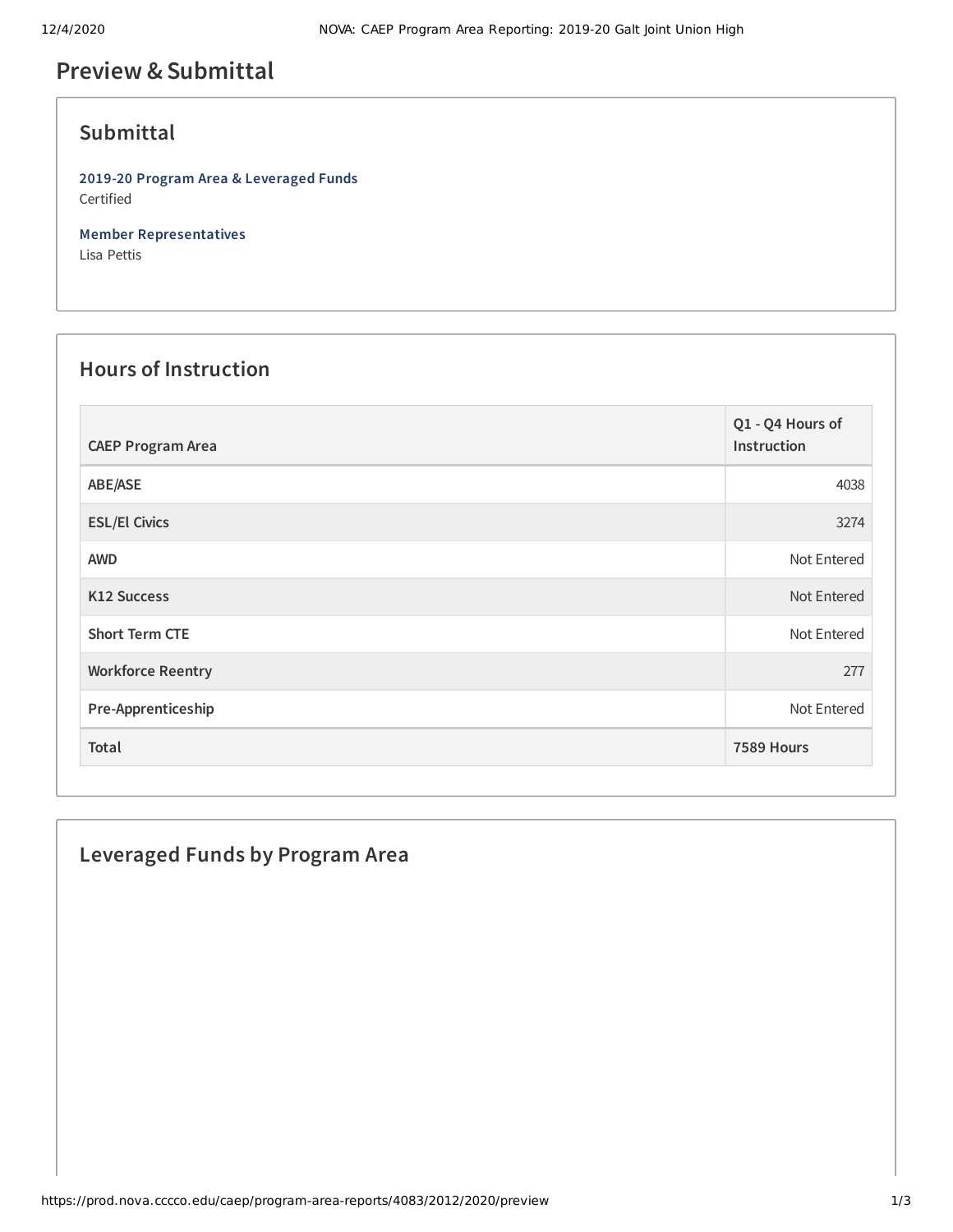12/4/2020 NOVA: CAEP Program Area Reporting: 2019-20 Galt Joint Union High

| <b>Fund</b>                                  | <b>ABE/ASE</b>        | ESL/El<br><b>Civics</b> | <b>AWD</b>            | K12<br><b>Success</b> | <b>Short</b><br><b>Term</b><br><b>CTE</b> | Workforce<br>Reentry | Pre-<br>Apprenticeship | <b>Totals</b> |
|----------------------------------------------|-----------------------|-------------------------|-----------------------|-----------------------|-------------------------------------------|----------------------|------------------------|---------------|
| California Adult<br><b>Education Program</b> | \$199,778             | \$169,778               | <b>Not</b><br>Entered | Not<br>Entered        | <b>Not</b><br>Entered                     | Not Entered          | Not Entered            | \$369,556     |
| <b>CalWORKs</b>                              | Not<br>Entered        | Not<br>Entered          | Not<br>Entered        | Not<br>Entered        | <b>Not</b><br>Entered                     | Not Entered          | Not Entered            | \$0           |
| <b>NonCredit</b>                             | <b>Not</b><br>Entered | Not<br>Entered          | Not<br>Entered        | <b>Not</b><br>Entered | <b>Not</b><br>Entered                     | Not Entered          | Not Entered            | \$0           |
| <b>Perkins</b>                               | <b>Not</b><br>Entered | <b>Not</b><br>Entered   | <b>Not</b><br>Entered | Not<br>Entered        | Not<br>Entered                            | Not Entered          | Not Entered            | \$0           |
| <b>LCFF</b>                                  | Not<br>Entered        | Not<br>Entered          | Not<br>Entered        | Not<br>Entered        | Not<br>Entered                            | Not Entered          | Not Entered            | \$0           |
| Fees                                         | Not<br>Entered        | Not<br>Entered          | <b>Not</b><br>Entered | Not<br>Entered        | <b>Not</b><br>Entered                     | Not Entered          | Not Entered            | \$0           |
| K12 Adult Ed Jail<br><b>Funds</b>            | <b>Not</b><br>Entered | <b>Not</b><br>Entered   | Not<br>Entered        | Not<br>Entered        | Not<br>Entered                            | Not Entered          | Not Entered            | \$0           |
| <b>WIOA II</b>                               | Not<br>Entered        | Not<br>Entered          | Not<br>Entered        | Not<br>Entered        | <b>Not</b><br>Entered                     | Not Entered          | Not Entered            | \$0           |
| Contracted<br><b>Services</b>                | Not<br>Entered        | Not<br>Entered          | Not<br>Entered        | <b>Not</b><br>Entered | <b>Not</b><br>Entered                     | Not Entered          | Not Entered            | \$0           |
| <b>Totals</b>                                | \$199,778             | \$169,778               | \$0                   | \$0                   | \$0                                       | \$0                  | \$0                    | \$369,556     |

## **Certification**

**28 Capital Adult Education Regional Consortium - Primary Contact**

**Branka Marceta 2282587** Director [bmarceta@scoe.net](mailto:bmarceta@scoe.net)

**Bethany Ely** Coordinator [bely@scoe.net](mailto:bely@scoe.net)

#### Approved by Branka Marceta 2282587

**12/04/2020 12:09 PM PST**